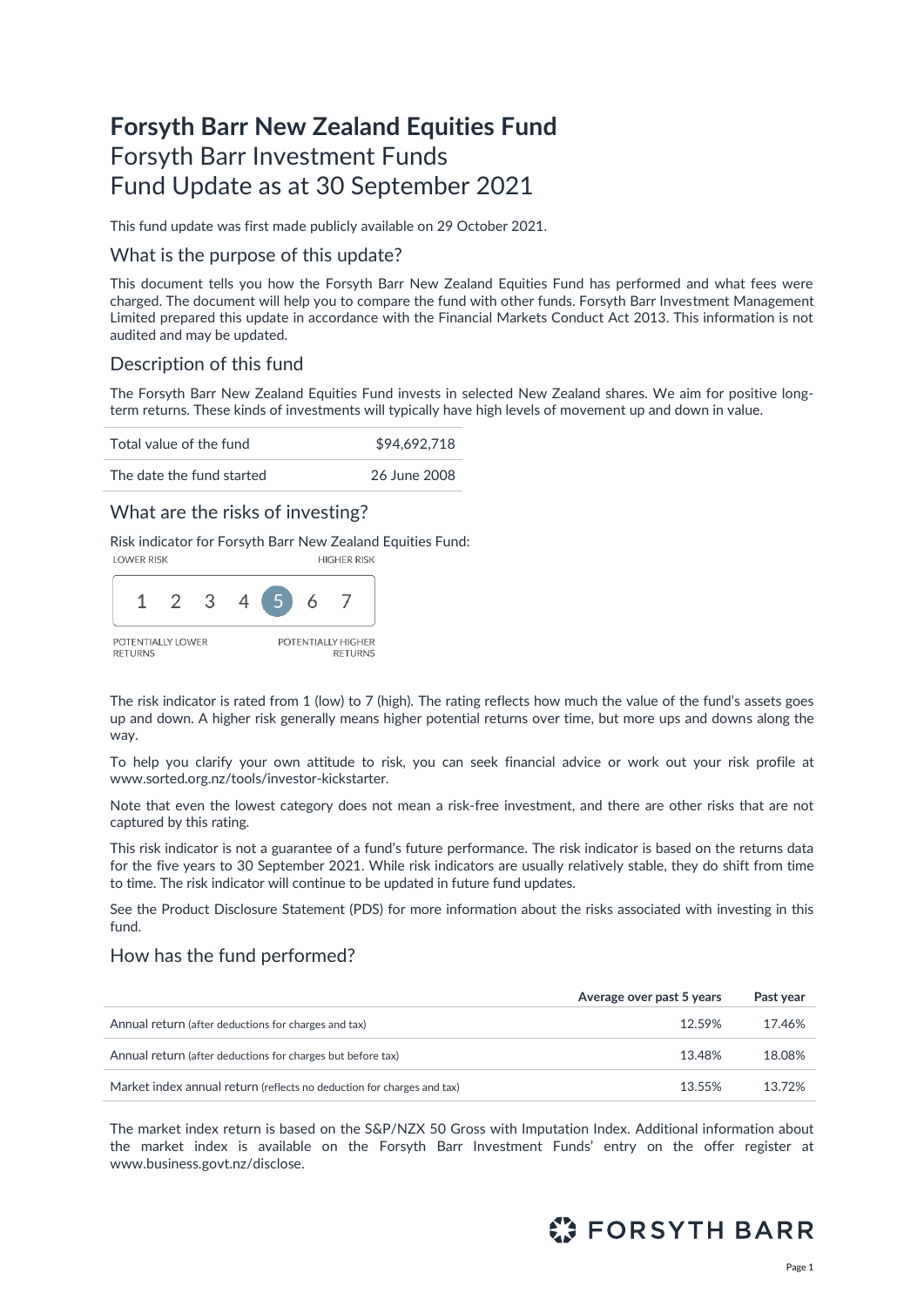### Annual return graph



This shows the return after fund charges and tax for each of the last 10 years ending 31 March. The last bar shows the average annual return for the last 10 years, up to 30 September 2021.

Important: This does not tell you how the fund will perform in the future.

Returns in this update are after tax at the highest prescribed investor rate (PIR) of tax for an individual New Zealand resident. Your tax may be lower.

### What fees are investors charged?

Investors in the Forsyth Barr New Zealand Equities Fund are charged fund charges. In the year to 31 March 2021 these were:

|                                                       | % of net asset value <sup>1</sup> |
|-------------------------------------------------------|-----------------------------------|
| Total fund charges                                    | 1.29%                             |
| Which are made up of:                                 |                                   |
| Total management and administration charges including | 1.29%                             |
| Manager's basic fee                                   | 1.27%                             |
| Other management and administration charges           | $0.02\%^2$                        |
| Total performance-based fees                          | 0.00%                             |
|                                                       | Dollar amount per investor        |
| Other charges                                         | \$0.00                            |

Investors are not currently charged any other fees. See the PDS for more information about fees. Small differences in fees and charges can have a big impact on your investment over the long term.

#### **Example of how this applies to an investor**

Jane had \$10,000 in the fund at the start of the year and did not make any further contributions. At the end of the year, Jane received a return after fund charges were deducted but before tax of \$1,808 (that is 18.08% of her initial \$10,000). This gives Jane a total return after tax of \$1,746 for the year.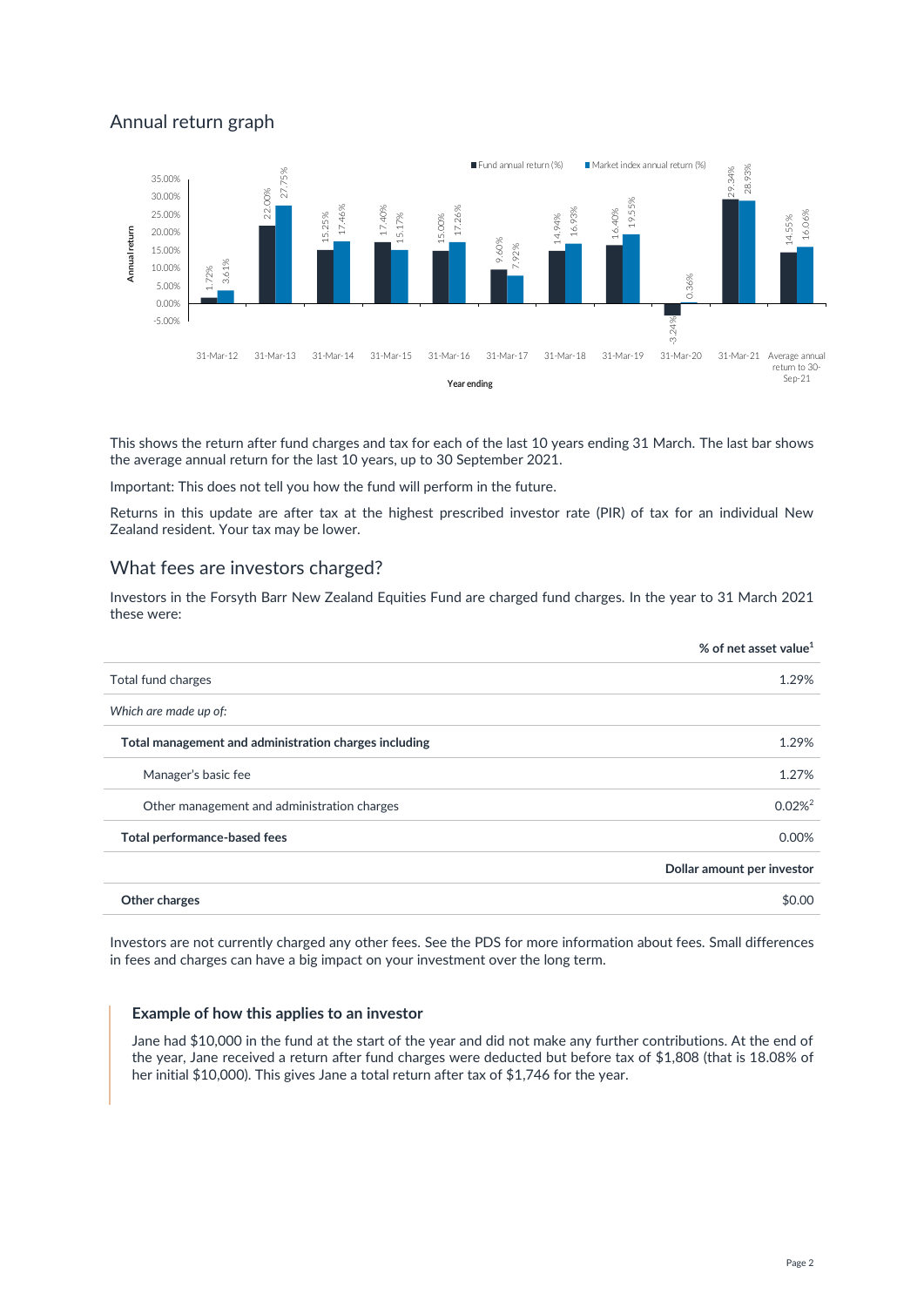## What does the fund invest in?

This shows the types of assets that the fund invests in.



#### Actual investment mix

### Target investment mix

| Cash and cash equivalents    | 5.00%    |
|------------------------------|----------|
| New Zealand fixed interest   | 0.00%    |
| International fixed interest | 0.00%    |
| Australasian equities        | 85.00%   |
| International equities       | $0.00\%$ |
| Listed property              | 10.00%   |
| Unlisted property            | $0.00\%$ |
| Commodities                  | 0.00%    |
| Other                        | 0.00%    |

#### Top 10 investments

|    | Name                                                     | Percentage of<br>fund net assets | Type                  | Country     | <b>Credit rating</b><br>(if applicable) |
|----|----------------------------------------------------------|----------------------------------|-----------------------|-------------|-----------------------------------------|
|    | Fisher & Paykel Healthcare<br><b>Corporation Limited</b> | 11.55%                           | Australasian equities | New Zealand |                                         |
| 2  | Spark New Zealand Limited                                | 7.11%                            | Australasian equities | New Zealand |                                         |
| 3  | <b>Contact Energy Limited</b>                            | 6.00%                            | Australasian equities | New Zealand |                                         |
| 4  | <b>Fletcher Building Limited</b>                         | 5.44%                            | Australasian equities | New Zealand |                                         |
| 5  | Infratil Limited                                         | 5.24%                            | Australasian equities | New Zealand |                                         |
| 6  | Mainfreight Limited                                      | 5.14%                            | Australasian equities | New Zealand |                                         |
| 7  | Ebos Group Limited                                       | 4.45%                            | Australasian equities | New Zealand |                                         |
| 8  | <b>SKYCITY Entertainment Group Limited</b>               | 4.25%                            | Australasian equities | New Zealand |                                         |
| 9  | Summerset Group Holdings Limited                         | 3.29%                            | Australasian equities | New Zealand |                                         |
| 10 | Auckland International Airport Limited                   | 3.21%                            | Australasian equities | New Zealand |                                         |

The top 10 investments make up 55.68% of the fund.